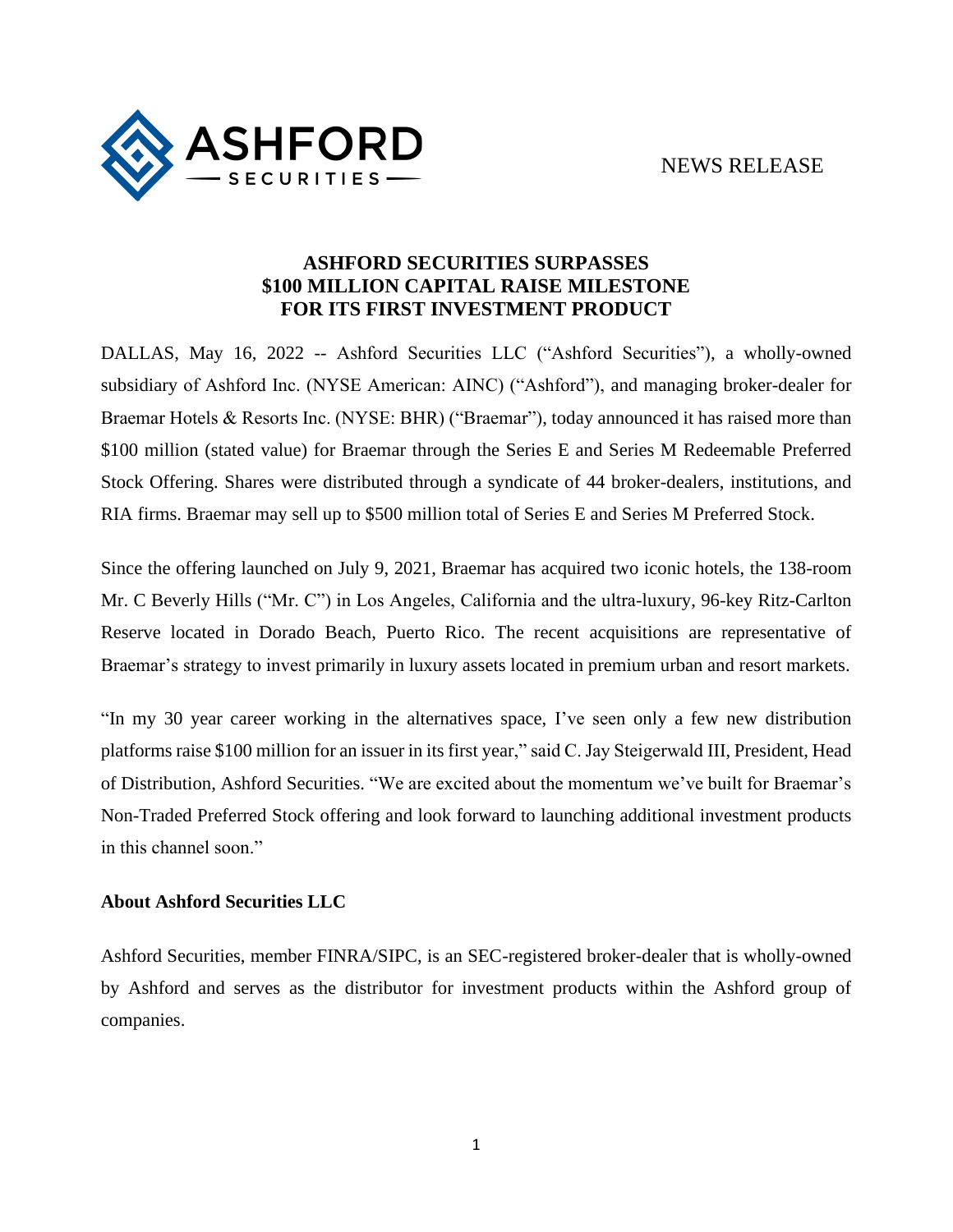#### **About Braemar Hotels & Resorts Inc.**

Braemar is a real estate investment trust (REIT) focused on investing in luxury hotels and resorts.

#### **About Ashford Inc.**

Ashford is an alternative asset management company with a portfolio of strategic operating businesses that provides global asset management, investment management and related services to the real estate and hospitality sectors.

**###**

*Certain statements and assumptions in this press release contain or are based upon "forward-looking" information and are being made pursuant to the safe harbor provisions of the Private Securities Litigation Reform Act of 1995. Forward-looking statements in this press release include, among others, statements about the future performance of the Braemar offering and the growth of the syndicate of broker dealers and RIA firms. These forward-looking statements are subject to risks and uncertainties. When we use the words "will likely result," "may," "anticipate," "estimate," "should," "expect," "believe," "intend," or similar expressions, we intend to identify forward-looking statements. Such statements are subject to numerous assumptions and uncertainties, many of which are outside our control.*

*These forward-looking statements are subject to known and unknown risks and uncertainties, which could cause actual results to differ materially from those anticipated, including, without limitation: the impact of the COVID-19 pandemic ("COVID19"), including one or more possible recurrences of COVID-19 case surges that would cause state and local governments to reinstate travel restrictions and the rate of adoption and efficacy of vaccines to prevent COVID-19, on our business and investment strategy; Ashford's ability to maintain compliance with NYSE American LLC continued listing standards; Ashford's ability to regain Form S-3 eligibility; Ashford's ability to repay, refinance or restructure our debt and the debt of certain of its subsidiaries; anticipated or expected purchases or sales of assets; our projected operating results; completion of any pending transactions; our understanding of our competition; market trends; projected capital expenditures; the impact of technology on our operations and business; general volatility of the capital markets and the market price of Ashford's common stock and preferred stock; availability, terms and deployment of capital; availability of qualified personnel; changes in our industry and the markets in which we operate, interest rates or the general economy; and the degree and nature of our competition. These and other risk factors are more fully discussed in Ashford's filings with the SEC.*

*The forward-looking statements included in this press release are only made as of the date of this press release. Such forward looking statements are based on our beliefs, assumptions, and expectations of our future performance taking into account all information currently known to us. These beliefs, assumptions, and expectations can change as a result of many potential events or factors, not all of which are known to us. If a change occurs, our business, financial condition, liquidity, results of operations, plans, and other objectives may vary materially from those expressed in our forward-looking statements. You should carefully consider this risk when you make an investment decision concerning Ashford's securities. Investors should not place undue reliance on these forward-looking statements. We can give no assurance that these forward-looking statements will be attained or that any deviation will not occur. We are not obligated to publicly update or revise any forward-looking statements, whether as a result of new information, future events or circumstances, changes in expectations, or otherwise, except to the extent required by law. This overview is for informational purposes only and is not an offer to sell, or a solicitation of an offer to buy or sell, any securities of Ashford, or any of its subsidiaries, and may not be relied upon in connection with the purchase or sale of any such security, and the information contained herein does not form part of any prospectus of Ashford that may be used to offer or sell Ashford securities.*

### **Additional Information**